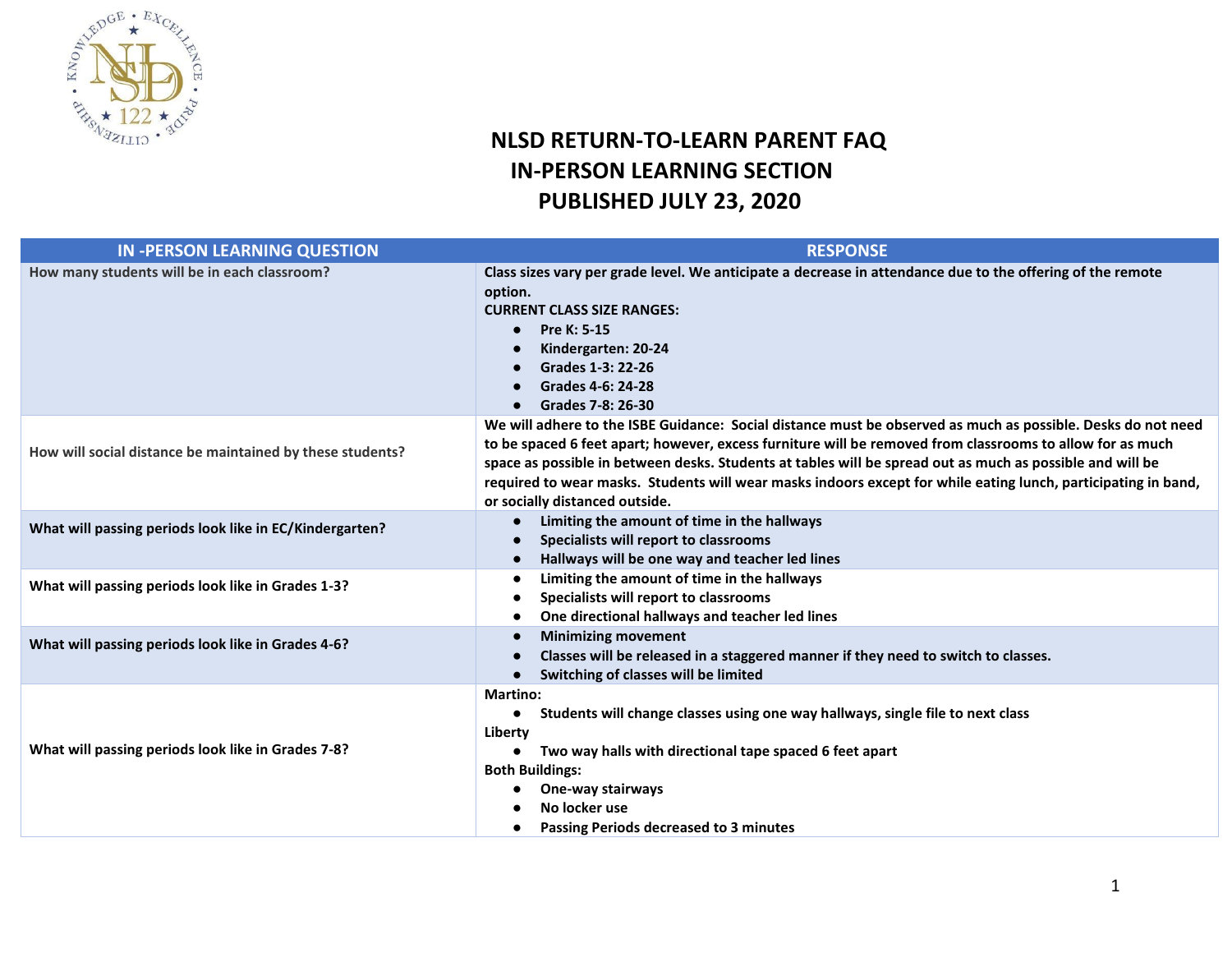| What will lunch look like?                                                                                               | According to the ISBE Guidance, schools are allowed to have a full class of students eat in their classrooms when<br>they are not wearing their mask. (Updated 7/9/2020)<br>During planned meals, social distance should be maintained as much as possible.                             |
|--------------------------------------------------------------------------------------------------------------------------|-----------------------------------------------------------------------------------------------------------------------------------------------------------------------------------------------------------------------------------------------------------------------------------------|
| What will lunch look like in EC/Kindergarten?                                                                            | For Full Day Special Education Programming:<br>• Lunch in classrooms at designated spaces 6 feet apart<br>Snack/Milk will not be served in half day programs                                                                                                                            |
| What will lunch look like in Grades 1-3?                                                                                 | 50 students or less socially distanced in cafeteria, half of some classes will eat in classrooms,<br>split schedules                                                                                                                                                                    |
| What will lunch look like in Grades 4-6?                                                                                 | Eat in groups less than 50 for lunch                                                                                                                                                                                                                                                    |
| What will lunch look like in Grades 7-8?                                                                                 | <b>Martino:</b><br>Utilize large areas for groups of 50 or less and classrooms for smaller groups. Students will remain in<br>$\bullet$<br>the same room for lunch and study hall.<br>Liberty<br>Study hall classrooms will be used for lunch. 27 to 28 students per room.<br>$\bullet$ |
| What will recess look like in EC/Kindergarten?                                                                           | Outdoor walks, stories, movement breaks, etc. The playground equipment will not be utilized due to concern<br>for cleaning in between uses.                                                                                                                                             |
| What will recess look like in Grades 1-3?                                                                                | Cohort groups in designated areas with supervisor led activities. The playground equipment will not be utilized<br>due to concern for cleaning in between uses.                                                                                                                         |
| What will recess look like in Grades 4-6?                                                                                | Cohort groups in designated areas with supervisor led activities. The playground equipment will not be utilized<br>due to concern for cleaning in between uses.                                                                                                                         |
| Will there be recess in Grades 7-8?                                                                                      | No, but mask breaks will be taken when students are socially distanced outdoors                                                                                                                                                                                                         |
| Will the students need to wear a mask for recess?                                                                        | Not when socially distanced outdoors                                                                                                                                                                                                                                                    |
| Will Park District offer Trailblazers/ACES                                                                               | Yes, register through the NLPD. In order to contain students, ACES will now be held at each building.                                                                                                                                                                                   |
| How will band/orchestra run?                                                                                             | Orchestra students will be socially distanced and wear masks during class. Band students will be socially<br>distanced and wear masks when not playing. Band will be socially distanced as much as possible, wearing<br>masks when not playing.                                         |
| What will PE look like in Grades Pre-K-6?                                                                                | Outside activities as much as possible or social distance activities in gym                                                                                                                                                                                                             |
| What will PE look like in Grades 7-8?                                                                                    | PE class will be held outdoors whenever possible. No changing into uniforms/no locker rooms/ separate<br>meeting areas for each class.                                                                                                                                                  |
| Will masks be worn in PE?                                                                                                | If students are socially distanced outdoors, they can remove masks. Otherwise, masks will be worn.                                                                                                                                                                                      |
| What are peanut allergy students going to do during lunch in the<br>classroom?                                           | No shared spaces and wipe down after eating. In severe cases, nurse will work with parents to provide<br>recommendations.                                                                                                                                                               |
| How are the kids going to bring all of their books, jackets, lunch,<br>etc. to each classroom if there is no locker use? | Backpacks for school supplies, coats will be stored in a classroom during the school day                                                                                                                                                                                                |
| Will students be moving from room to room in Pre-K-6?                                                                    | Movement will be limited. Teachers move as much as possible.                                                                                                                                                                                                                            |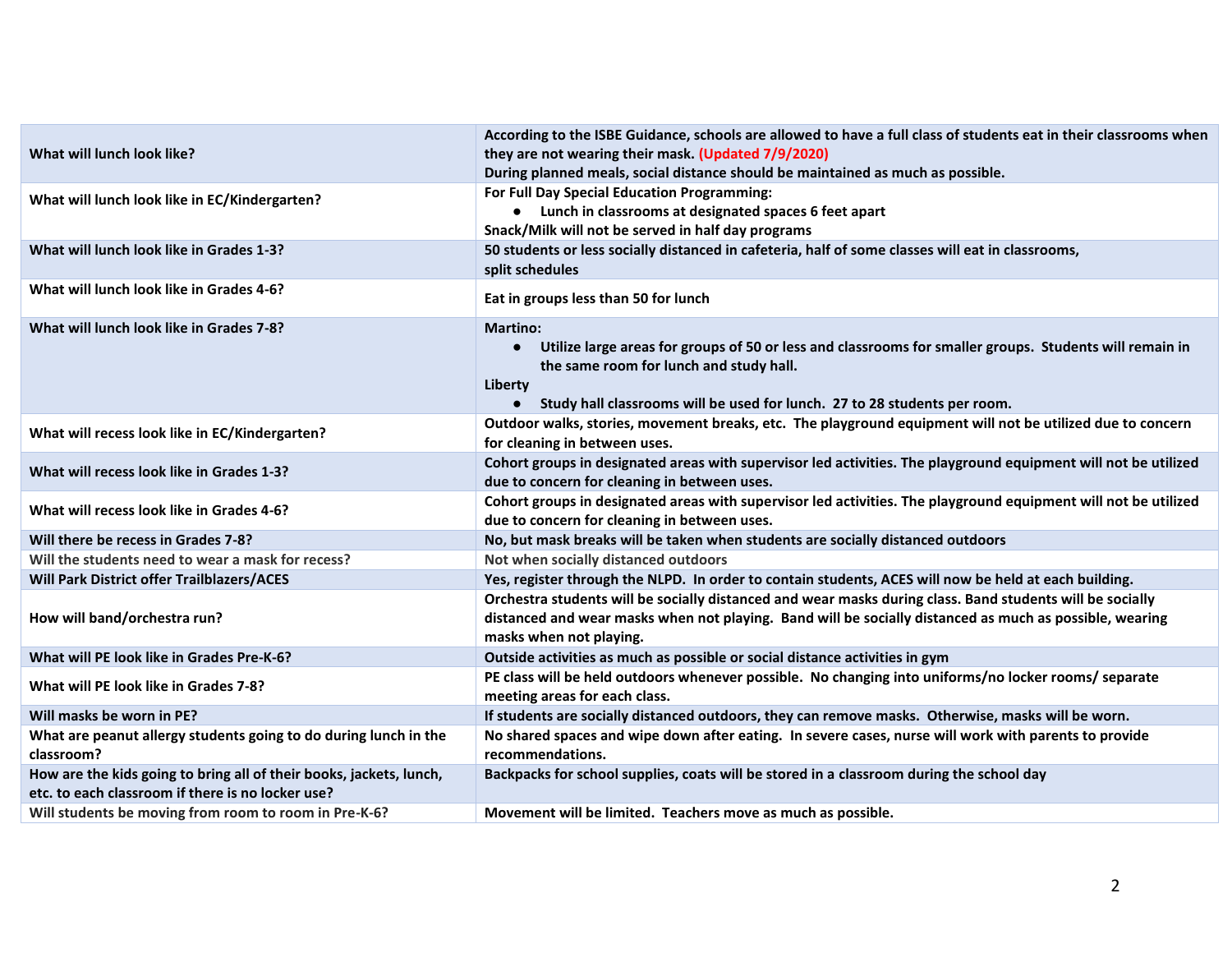| Will students be moving from room to room in Grades 7-8?                                                                        | Students will switch classes but proper cleaning protocols will be implemented.                                                                                                                                         |
|---------------------------------------------------------------------------------------------------------------------------------|-------------------------------------------------------------------------------------------------------------------------------------------------------------------------------------------------------------------------|
| How will arrival and departures be different?                                                                                   | Plans will be finalized when we find out the amount of car riders vs bus riders. Students will be staggered<br>entering and exiting the building. Students will report directly to classrooms with items.               |
| Will there be instructions for the students on how to properly take<br>off and put down their masks during their lunch?         | <b>Yes</b>                                                                                                                                                                                                              |
| Is there a set number of days a child can miss school without<br>truancy problems?                                              | Waiting for guidance from ISBE regarding truancy. However, if students are not feeling well, parents are<br>required to keep them home.                                                                                 |
| Why do we have to have a virtual walk thru?                                                                                     | To limit the number of visitors to the building                                                                                                                                                                         |
| My child is transitioning buildings. Will tours be conducted in-<br>person?                                                     | No, all building and program tours will be conducted virtually to limit the number of visitors in each building.                                                                                                        |
| How will the restrooms be monitored in Pre-K/K?                                                                                 | Restroom in classroom, teacher will monitor                                                                                                                                                                             |
| How will the restrooms be monitored in 1-3?                                                                                     | Teacher monitored classroom breaks. Systems are in place for the number of students in bathrooms between<br>scheduled times.                                                                                            |
| How will the restrooms be monitored in 4-6?                                                                                     | Teachers can utilize the checkout system we have in the past. Teachers will monitor the sign out to make sure<br>there is not a large group in the bathroom. When taking a classroom break teachers will be monitoring. |
| How will the restrooms be monitored in 7-8?                                                                                     | Teachers will utilize the iPad sign out process already in place to monitor the number of students in the<br>restroom at one time. Restrooms will be monitored by a supervisor during the lunch periods.                |
| If junior high switches classrooms, who will clean the desks in<br>between students using them every period?                    | Students will clean their desk with a sanitizing wipe before leaving the classroom and again when they enter the<br>next classroom.                                                                                     |
| Why no visitors to the schools?                                                                                                 | Strict protocols will be put into place for visitors, in order to limit exposure.                                                                                                                                       |
| How will mask wearing be enforced?                                                                                              | If a student refuses to wear a mask, they will be removed from the classroom. Parents will be notified and the<br>student may be asked to begin remote learning.                                                        |
| After all non-essential furniture is removed, is it possible for 18-20<br>desks to remain 2-3 feet apart?                       | Will space as far apart as possible but not guaranteed in every room. However, children will be required to<br>wear masks at all times.                                                                                 |
| Will students have access to in class library books in Grades PreK-3?<br>If so, what will that look like for cleaning purposes? | Students will have books in their individual bins. We will be following the ISBE guidelines on book returns.                                                                                                            |
| Will students have access to in class library books in Grades 4-8? If<br>so what will that look like for cleaning purposes?     | Students will have access to check books out from the LRC through the Follet system. They will be able to utilize<br>those books in the classroom. We will be following the ISBE guidelines on book returns.            |
| Can a student switch from In-Person to the Remote Learning<br><b>Option after school starts?</b>                                | We prefer parents choose per trimester in order to plan accordingly. However, each case will be looked at<br>individually.                                                                                              |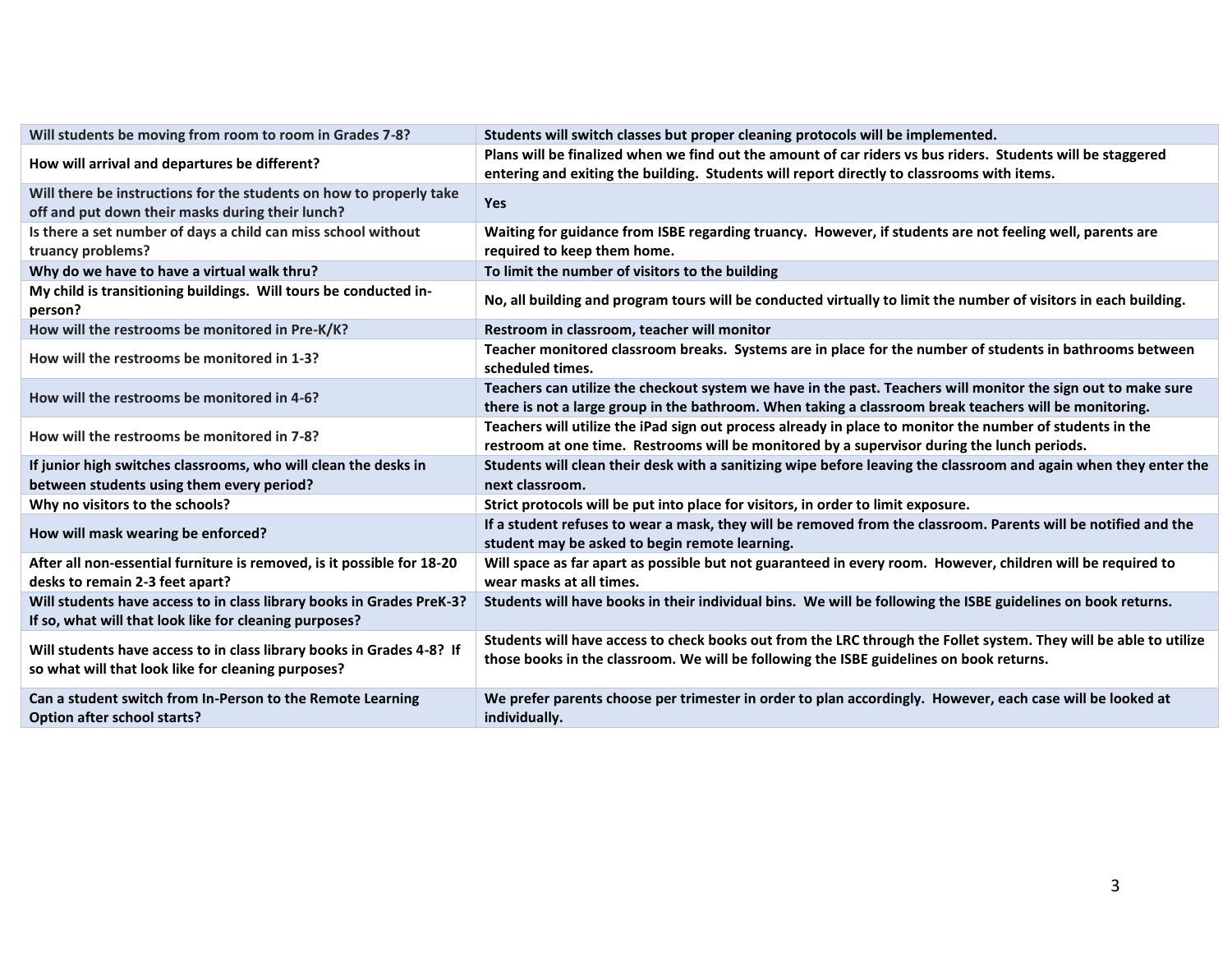### **NLSD RETURN-TO-LEARN PARENT FAQ REMOTE LEARNING OPTION SECTION PUBLISHED JULY 23, 2020**

| <b>REMOTE LEARNING OPTION QUESTION</b>                                                                                                  | <b>RESPONSE</b>                                                                                                                                                                                                                                                                                                                                                                                                                                                                                                                                                                                                                                                                                                                                                                                                                                                                                                                       |
|-----------------------------------------------------------------------------------------------------------------------------------------|---------------------------------------------------------------------------------------------------------------------------------------------------------------------------------------------------------------------------------------------------------------------------------------------------------------------------------------------------------------------------------------------------------------------------------------------------------------------------------------------------------------------------------------------------------------------------------------------------------------------------------------------------------------------------------------------------------------------------------------------------------------------------------------------------------------------------------------------------------------------------------------------------------------------------------------|
| Is there a difference between Remote Learning if we are in a<br>mandated shut-down versus choosing the option instead of In-<br>Person? | Yes, there are differences.<br>The Remote OPTION will utilize a teacher who is currently teaching In-Person. That teacher will record<br>themselves during their school day and share the video with students the next day. That teacher will also be<br>available for daily live instruction. Students will be assigned independent activities for approximately 2 hours<br>per day. Only core subjects will be offered in this option<br>The Remote Plan for shut down: Teachers will teach their assigned students with 5 hours of instruction. The<br>instruction will include: all subject areas, an iPad, textbooks<br>5 hours for grades 1-8 and 2.5 hours for Pre-K and Kindergarten of daily instruction that include:<br>Daily live instruction<br>Whole group live instruction<br><b>Small group live instruction</b><br>Specials (Art, Library, Music, PE)<br><b>Assessment</b><br><b>Grades &amp; formative feedback</b> |
| What will it look like in August for families that choose this<br>option/sample schedule?                                               | Please see sample DRAFT schedule below.                                                                                                                                                                                                                                                                                                                                                                                                                                                                                                                                                                                                                                                                                                                                                                                                                                                                                               |
| What will remote learning look like if the District is shut down?                                                                       | Please see sample DRAFT schedule below.                                                                                                                                                                                                                                                                                                                                                                                                                                                                                                                                                                                                                                                                                                                                                                                                                                                                                               |
| Will GATE be included in the remote learning plan?                                                                                      | At this time, we are unable to offer GATE for the remote option. However, it will be included should the District<br>go to full remote because of a mandated shutdown.                                                                                                                                                                                                                                                                                                                                                                                                                                                                                                                                                                                                                                                                                                                                                                |
| Can a person choose remote learning after they have committed to<br>in-person?                                                          | A student may switch to remote learning but then must remain in remote for the remainder of the trimester.                                                                                                                                                                                                                                                                                                                                                                                                                                                                                                                                                                                                                                                                                                                                                                                                                            |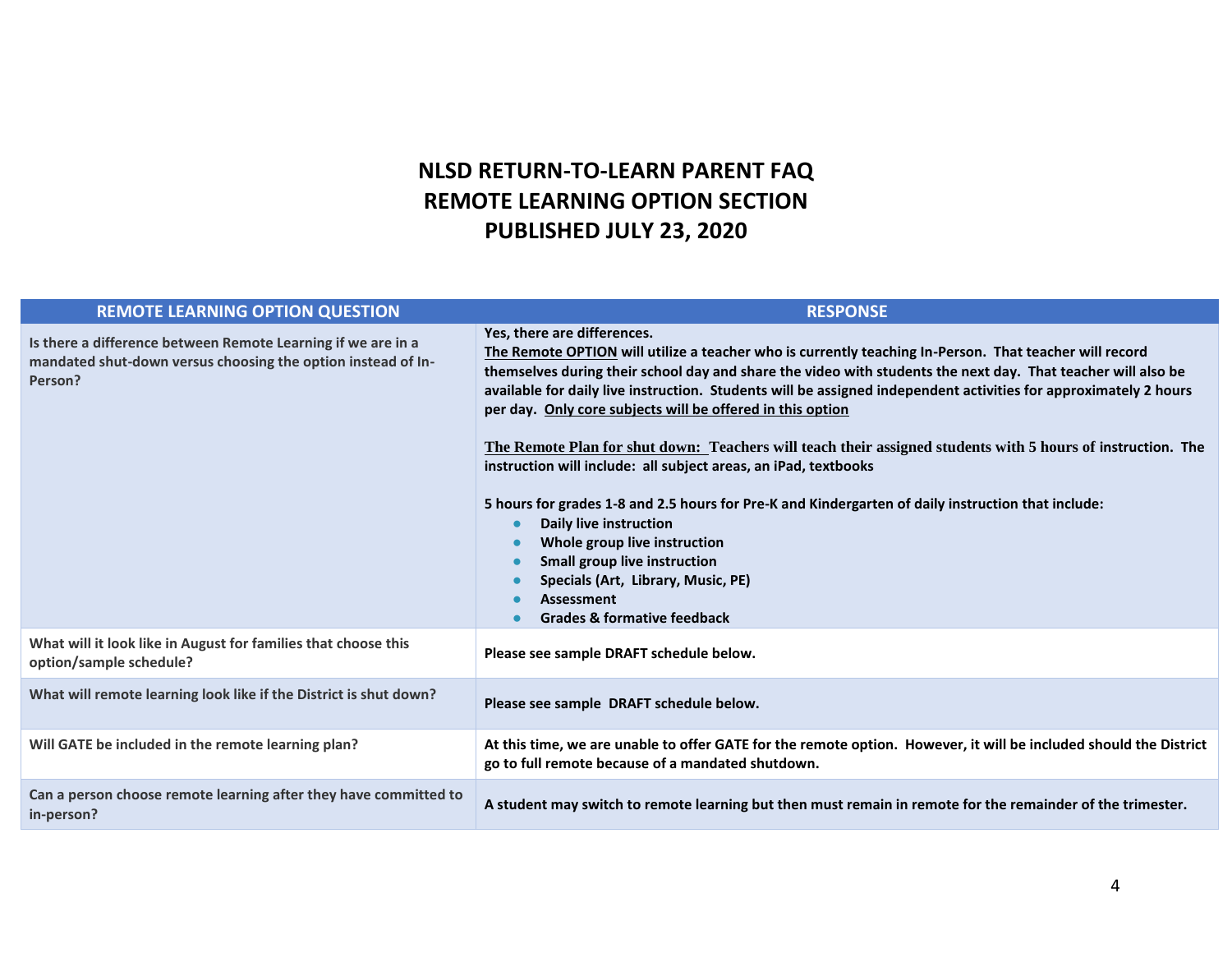| Yes, students will have access to their books for the time they are participating in remote learning. There will<br>Are we going to have access to textbooks and workbooks so that<br>everything is not virtual?<br>be a pick up day for student books and iPad.<br>Will we get a list in advance of the supplies that are needed for the<br>Students should purchase the supplies on the supply list for their grade level.<br>week?<br>Is the 5 hours of remote instruction intended to be completed<br>There will be set times for live instruction by grade level. Since teachers are teaching during the day and<br>recording their lessons, times will be outside of the school day.<br>consecutively, or can it be broken up throughout the day?<br>What will be the difference if I choose option B and C, besides<br>Medical remote learning allows students to return to in-person learning based on the timing on the doctor's<br>providing documentation?<br>note.<br>Lessons from a grade level classroom will be recorded for students to view the next day. The key concepts will<br>To what degree will students be learning the same material as their<br>counterparts in live classrooms?<br>be taught for each grade level in order to keep a similar pace to in person lessons.<br>We will have remote learning teachers. These teachers will be working with the remote students outside the<br>Will there be devoted teachers for these students at the same ratio<br>school day since they will be teaching a class during the day. The teacher/pupil ratio will depend on the number<br>as what is used in the classroom?<br>of students who choose remote learning. If there are enough students from one grade/one building then we<br>will go down one classroom and have a dedicated remote teacher.<br>How will teachers be assigned to remote learners?<br>Teachers interested in the remote learning position will complete an application showing their interest and<br>sharing their abilities to teach online. Administrators will select the teachers for each grade level.<br>A schedule for small groups in grades K-3 will be established. The groups will focus mainly on guided reading<br>Can you provide insight on how the interactive small groups will<br>and math.<br>work?<br>Will they have their textbooks and workbooks from school?<br>Yes. We will have a pick up day for students to pick up their books and iPad.<br>Yes. The remote teacher will videotape her main lessons with her in-person class. The videos will be posted and<br>Will the kids have video lessons from their teachers?<br>students will be responsible for watching them the next day, as part of their learning time. If we go to a<br>mandated remote option, all teachers will conduct live video lessons.<br>Will sign on be easier than logging into each different website?<br>We are working on Single Sign On to make it easy to access our technology programs.<br>If we choose remote learning and need additional support, how<br>Teachers will have office hours to answer student questions.<br>would this be implemented? | Are all 5 hours of instruction going to require using an iPad or a<br>computer? | No. Students will watch videos, complete work in their workbooks, and have some live instruction. |
|----------------------------------------------------------------------------------------------------------------------------------------------------------------------------------------------------------------------------------------------------------------------------------------------------------------------------------------------------------------------------------------------------------------------------------------------------------------------------------------------------------------------------------------------------------------------------------------------------------------------------------------------------------------------------------------------------------------------------------------------------------------------------------------------------------------------------------------------------------------------------------------------------------------------------------------------------------------------------------------------------------------------------------------------------------------------------------------------------------------------------------------------------------------------------------------------------------------------------------------------------------------------------------------------------------------------------------------------------------------------------------------------------------------------------------------------------------------------------------------------------------------------------------------------------------------------------------------------------------------------------------------------------------------------------------------------------------------------------------------------------------------------------------------------------------------------------------------------------------------------------------------------------------------------------------------------------------------------------------------------------------------------------------------------------------------------------------------------------------------------------------------------------------------------------------------------------------------------------------------------------------------------------------------------------------------------------------------------------------------------------------------------------------------------------------------------------------------------------------------------------------------------------------------------------------------------------------------------------------------------------------------------------------------------------------------------------------------------------------------------------------------------------------------------------------------------------------------------------------------------------------------------------------------------------------------------------------------------------------------------------------------------------------------------------------------------------------------------------------------------------------------------------------------------|---------------------------------------------------------------------------------|---------------------------------------------------------------------------------------------------|
|                                                                                                                                                                                                                                                                                                                                                                                                                                                                                                                                                                                                                                                                                                                                                                                                                                                                                                                                                                                                                                                                                                                                                                                                                                                                                                                                                                                                                                                                                                                                                                                                                                                                                                                                                                                                                                                                                                                                                                                                                                                                                                                                                                                                                                                                                                                                                                                                                                                                                                                                                                                                                                                                                                                                                                                                                                                                                                                                                                                                                                                                                                                                                                      |                                                                                 |                                                                                                   |
|                                                                                                                                                                                                                                                                                                                                                                                                                                                                                                                                                                                                                                                                                                                                                                                                                                                                                                                                                                                                                                                                                                                                                                                                                                                                                                                                                                                                                                                                                                                                                                                                                                                                                                                                                                                                                                                                                                                                                                                                                                                                                                                                                                                                                                                                                                                                                                                                                                                                                                                                                                                                                                                                                                                                                                                                                                                                                                                                                                                                                                                                                                                                                                      |                                                                                 |                                                                                                   |
|                                                                                                                                                                                                                                                                                                                                                                                                                                                                                                                                                                                                                                                                                                                                                                                                                                                                                                                                                                                                                                                                                                                                                                                                                                                                                                                                                                                                                                                                                                                                                                                                                                                                                                                                                                                                                                                                                                                                                                                                                                                                                                                                                                                                                                                                                                                                                                                                                                                                                                                                                                                                                                                                                                                                                                                                                                                                                                                                                                                                                                                                                                                                                                      |                                                                                 |                                                                                                   |
|                                                                                                                                                                                                                                                                                                                                                                                                                                                                                                                                                                                                                                                                                                                                                                                                                                                                                                                                                                                                                                                                                                                                                                                                                                                                                                                                                                                                                                                                                                                                                                                                                                                                                                                                                                                                                                                                                                                                                                                                                                                                                                                                                                                                                                                                                                                                                                                                                                                                                                                                                                                                                                                                                                                                                                                                                                                                                                                                                                                                                                                                                                                                                                      |                                                                                 |                                                                                                   |
|                                                                                                                                                                                                                                                                                                                                                                                                                                                                                                                                                                                                                                                                                                                                                                                                                                                                                                                                                                                                                                                                                                                                                                                                                                                                                                                                                                                                                                                                                                                                                                                                                                                                                                                                                                                                                                                                                                                                                                                                                                                                                                                                                                                                                                                                                                                                                                                                                                                                                                                                                                                                                                                                                                                                                                                                                                                                                                                                                                                                                                                                                                                                                                      |                                                                                 |                                                                                                   |
|                                                                                                                                                                                                                                                                                                                                                                                                                                                                                                                                                                                                                                                                                                                                                                                                                                                                                                                                                                                                                                                                                                                                                                                                                                                                                                                                                                                                                                                                                                                                                                                                                                                                                                                                                                                                                                                                                                                                                                                                                                                                                                                                                                                                                                                                                                                                                                                                                                                                                                                                                                                                                                                                                                                                                                                                                                                                                                                                                                                                                                                                                                                                                                      |                                                                                 |                                                                                                   |
|                                                                                                                                                                                                                                                                                                                                                                                                                                                                                                                                                                                                                                                                                                                                                                                                                                                                                                                                                                                                                                                                                                                                                                                                                                                                                                                                                                                                                                                                                                                                                                                                                                                                                                                                                                                                                                                                                                                                                                                                                                                                                                                                                                                                                                                                                                                                                                                                                                                                                                                                                                                                                                                                                                                                                                                                                                                                                                                                                                                                                                                                                                                                                                      |                                                                                 |                                                                                                   |
|                                                                                                                                                                                                                                                                                                                                                                                                                                                                                                                                                                                                                                                                                                                                                                                                                                                                                                                                                                                                                                                                                                                                                                                                                                                                                                                                                                                                                                                                                                                                                                                                                                                                                                                                                                                                                                                                                                                                                                                                                                                                                                                                                                                                                                                                                                                                                                                                                                                                                                                                                                                                                                                                                                                                                                                                                                                                                                                                                                                                                                                                                                                                                                      |                                                                                 |                                                                                                   |
|                                                                                                                                                                                                                                                                                                                                                                                                                                                                                                                                                                                                                                                                                                                                                                                                                                                                                                                                                                                                                                                                                                                                                                                                                                                                                                                                                                                                                                                                                                                                                                                                                                                                                                                                                                                                                                                                                                                                                                                                                                                                                                                                                                                                                                                                                                                                                                                                                                                                                                                                                                                                                                                                                                                                                                                                                                                                                                                                                                                                                                                                                                                                                                      |                                                                                 |                                                                                                   |
|                                                                                                                                                                                                                                                                                                                                                                                                                                                                                                                                                                                                                                                                                                                                                                                                                                                                                                                                                                                                                                                                                                                                                                                                                                                                                                                                                                                                                                                                                                                                                                                                                                                                                                                                                                                                                                                                                                                                                                                                                                                                                                                                                                                                                                                                                                                                                                                                                                                                                                                                                                                                                                                                                                                                                                                                                                                                                                                                                                                                                                                                                                                                                                      |                                                                                 |                                                                                                   |
|                                                                                                                                                                                                                                                                                                                                                                                                                                                                                                                                                                                                                                                                                                                                                                                                                                                                                                                                                                                                                                                                                                                                                                                                                                                                                                                                                                                                                                                                                                                                                                                                                                                                                                                                                                                                                                                                                                                                                                                                                                                                                                                                                                                                                                                                                                                                                                                                                                                                                                                                                                                                                                                                                                                                                                                                                                                                                                                                                                                                                                                                                                                                                                      |                                                                                 |                                                                                                   |
|                                                                                                                                                                                                                                                                                                                                                                                                                                                                                                                                                                                                                                                                                                                                                                                                                                                                                                                                                                                                                                                                                                                                                                                                                                                                                                                                                                                                                                                                                                                                                                                                                                                                                                                                                                                                                                                                                                                                                                                                                                                                                                                                                                                                                                                                                                                                                                                                                                                                                                                                                                                                                                                                                                                                                                                                                                                                                                                                                                                                                                                                                                                                                                      |                                                                                 |                                                                                                   |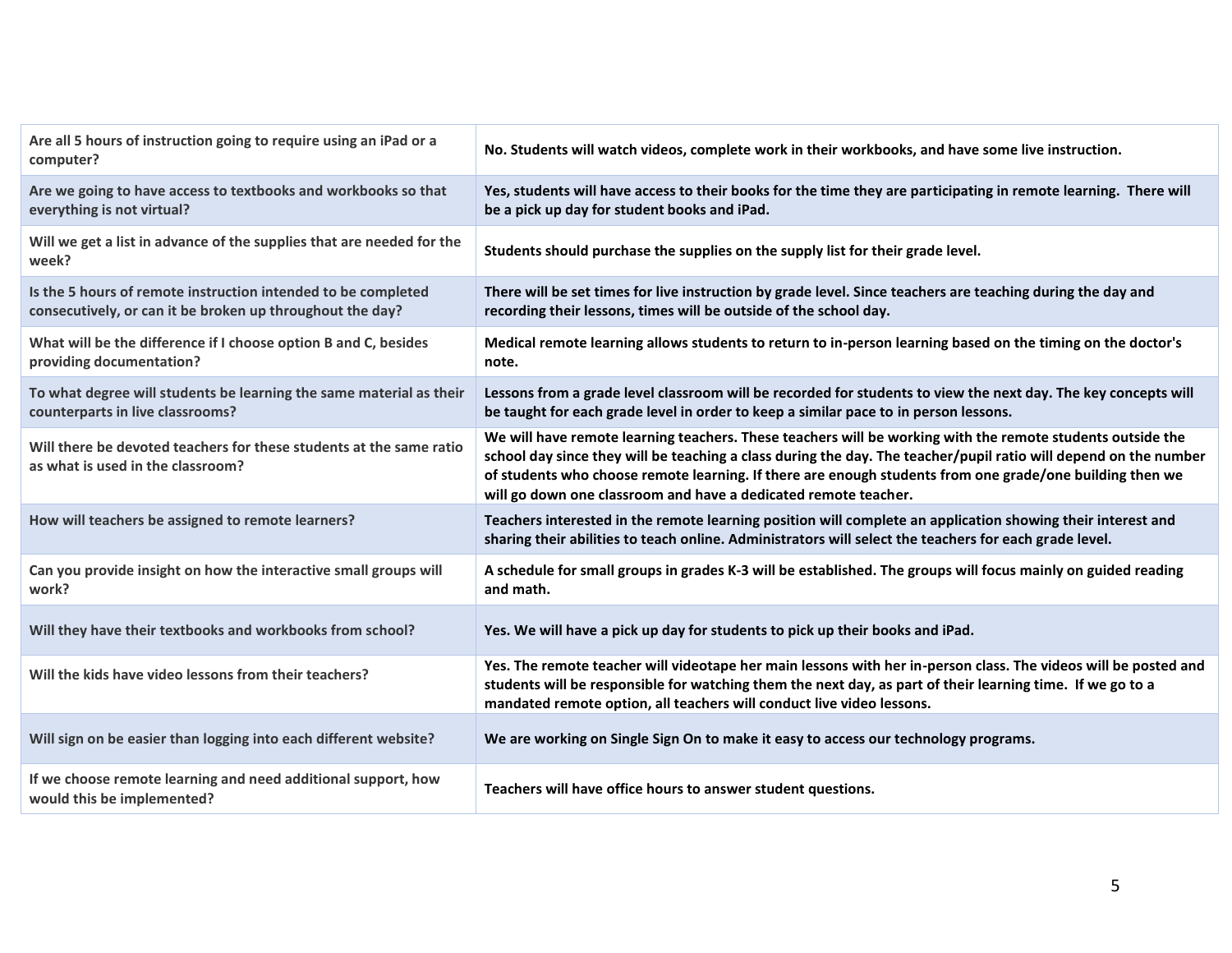| If we decide to send them back the second trimester what will that<br>look like based on your current plan in regards to the teacher?                                                                                     | At the end of the trimester, students can opt to return to school and follow the safety guidelines set forth by<br>ISBE and the District. The student will be assigned a teacher at their homeschool. The Remote teacher will touch<br>base with the student's in-person teacher to ensure a smooth transition. In-Person Teacher assignments will not<br>be made until the student is transferring back. Unfortunately, teacher requests cannot be honored. |
|---------------------------------------------------------------------------------------------------------------------------------------------------------------------------------------------------------------------------|--------------------------------------------------------------------------------------------------------------------------------------------------------------------------------------------------------------------------------------------------------------------------------------------------------------------------------------------------------------------------------------------------------------------------------------------------------------|
| If a student chooses to remote learn are they allowed to participate                                                                                                                                                      | Unfortunately, students cannot participate in extracurricular activities. If we have virtual clubs, then they may                                                                                                                                                                                                                                                                                                                                            |
| in after school extra-curricular activities and sports?                                                                                                                                                                   | participate.                                                                                                                                                                                                                                                                                                                                                                                                                                                 |
| If junior high students are not using lockers, do they have to carry                                                                                                                                                      | Teachers will try to minimize the number of books students carry since many of our books and curriculum are                                                                                                                                                                                                                                                                                                                                                  |
| full backpacks and lunch boxes around with them all day?                                                                                                                                                                  | available digitally.                                                                                                                                                                                                                                                                                                                                                                                                                                         |
| If a student becomes ill do they automatically switch over to                                                                                                                                                             | No, if a student is out for a short-term absence then the student will receive make-up work from their                                                                                                                                                                                                                                                                                                                                                       |
| remote learning?                                                                                                                                                                                                          | classroom teacher(s).                                                                                                                                                                                                                                                                                                                                                                                                                                        |
| Will all classes be using the same digital platform (for delivering<br>instruction, completing work, and turning in assignments)?                                                                                         | PreK, Cherry Hill, and Grades K-3 will use Seesaw. Students in grades 4-8 will use Google Classroom.                                                                                                                                                                                                                                                                                                                                                         |
| If I decide to do Homeschooling instead of the Remote option, will<br>the school be able to provide for my (free or to buy) any of the<br>resources that students use like the EDM books/workbook or other<br>curriculum? | We can direct you to the vendors that supply those materials. Parents are encouraged to review the Illinois<br>State Board of Education Homeschooling and the Will County Regional Office of Ed Homeschool websites.                                                                                                                                                                                                                                         |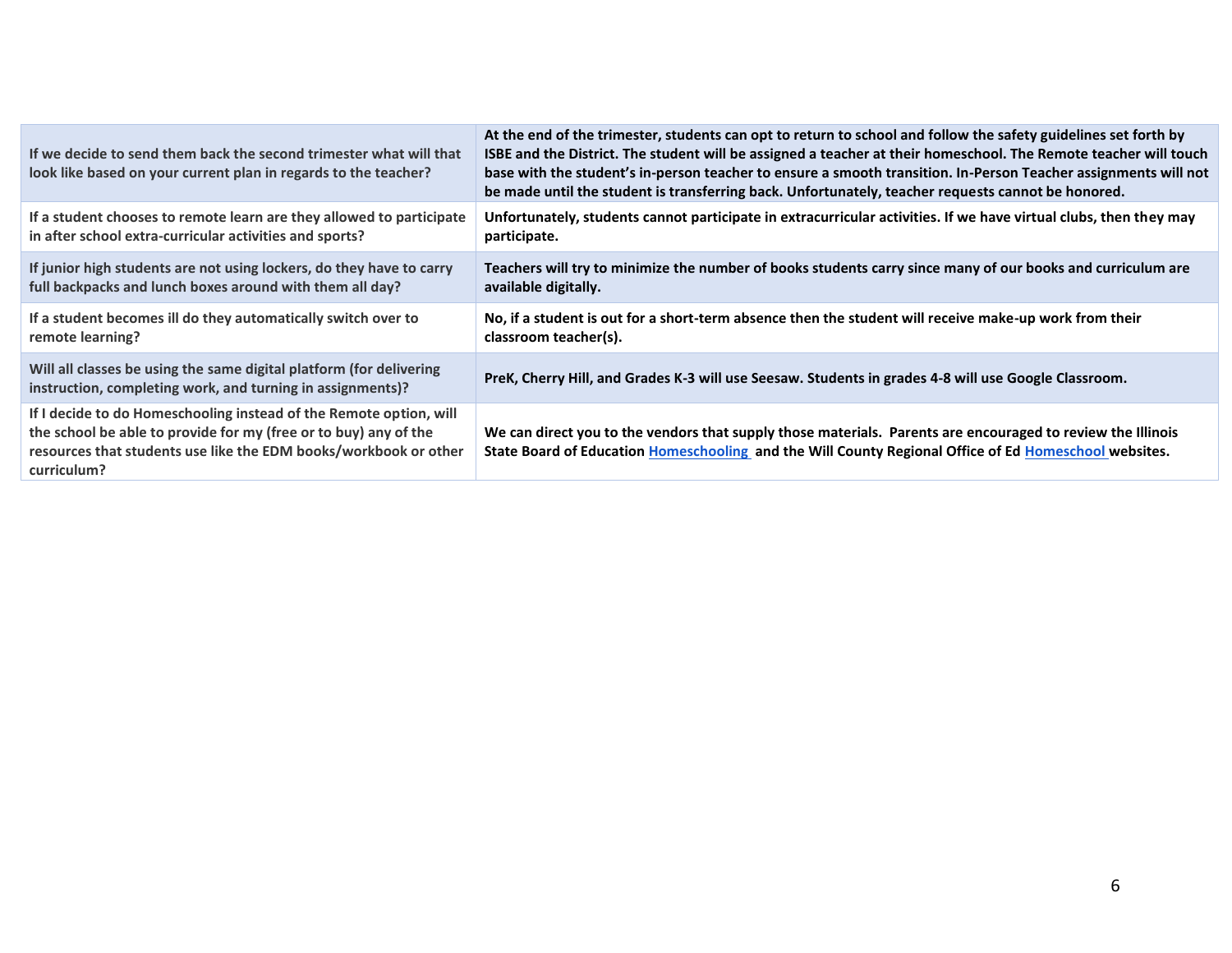# **Optional Remote Learning DRAFT 2020-2021 School Year Kindergarten 2.5 Hours**

### **Students will have 1 Remote Teacher for all subjects**

### **Kindergarten**

| <b>Monday</b>                                                                                                                                                     | <b>Tuesday</b>                                                                                                | Wednesday                                                                                                                                                                                                                                                                   | <b>Thursday</b> | <b>Friday</b> |  |  |
|-------------------------------------------------------------------------------------------------------------------------------------------------------------------|---------------------------------------------------------------------------------------------------------------|-----------------------------------------------------------------------------------------------------------------------------------------------------------------------------------------------------------------------------------------------------------------------------|-----------------|---------------|--|--|
| <b>Remote Learning Format</b>                                                                                                                                     |                                                                                                               |                                                                                                                                                                                                                                                                             |                 |               |  |  |
| WHOLE CLASS LIVE INSTRUCTION<br>$3:15 - 3:45$ pm<br><b>Office Hours</b><br>$3:45 - 4:15$ pm                                                                       | <b>SMALL GROUP LIVE INSTRUCTION</b><br>20 minutes per group<br>3:15pm-3:35pm Group A<br>3:35pm-3:55pm Group B |                                                                                                                                                                                                                                                                             |                 |               |  |  |
|                                                                                                                                                                   | 3:55pm-4:15pm Group C<br><b>Student Expectations</b>                                                          |                                                                                                                                                                                                                                                                             |                 |               |  |  |
| Participate in Whole Group Session (will be<br>recorded for those uable to attend)<br>Sign Up for Office Hours if help is needed<br>Watch all pre-recorded videos | (1-1.5 Hours per day)                                                                                         | Watch all pre-recorded videos (1 Hour)<br>Complete Daily Assignments in ELA/Writing, Math, Science/Social Studies:<br>Participate in Small Group Session<br>*Small group instruction will be based on learning needs.<br>*Small group live instruction will not be recorded |                 |               |  |  |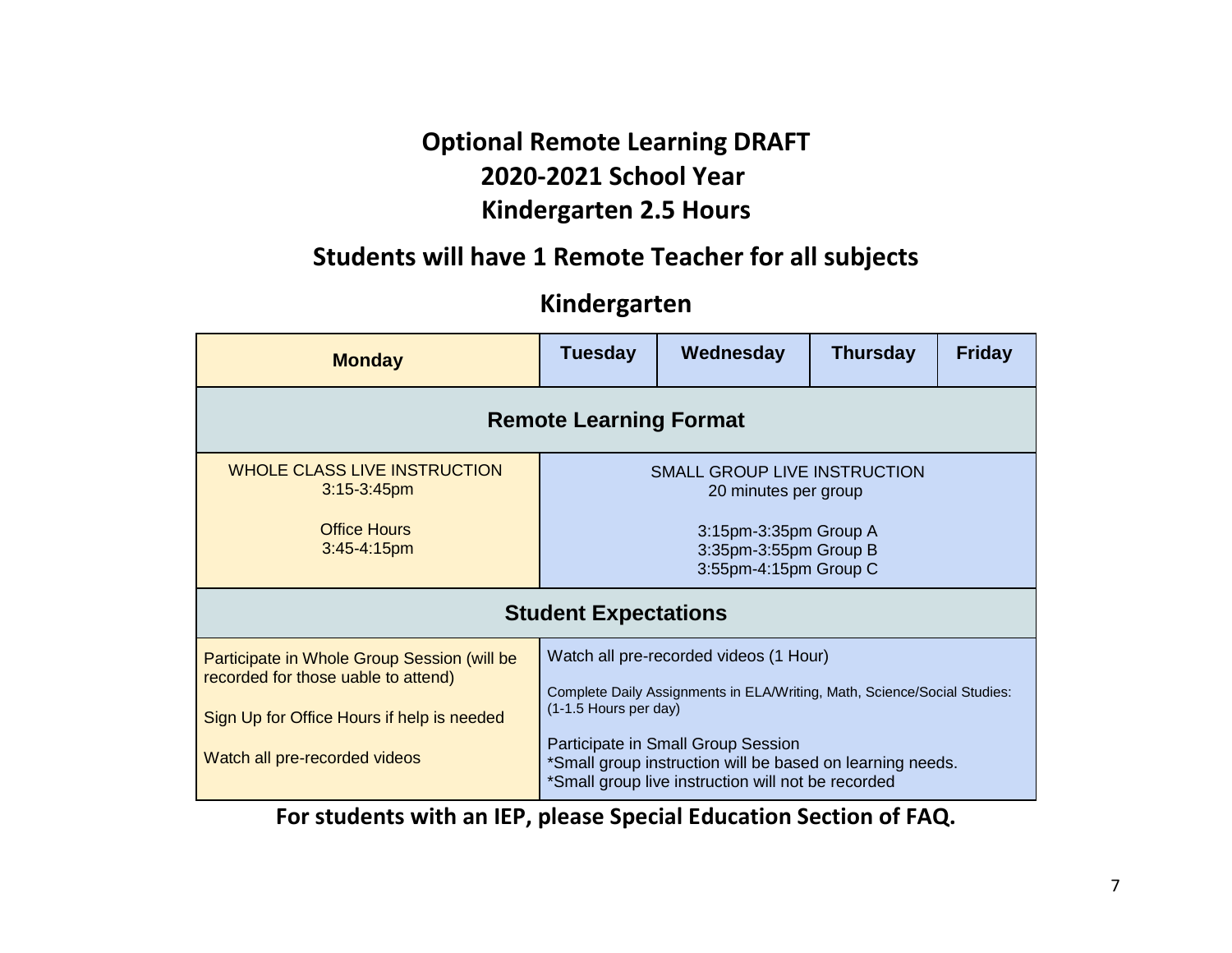# **Optional Remote Learning DRAFT 2020-2021 School Year 1-3 Grade 5 Hours**

### **Students will have 1 Remote Teacher for all subjects**

| <b>Monday</b>                                                                                                                                     | <b>Tuesday</b>                                                                                                                   | Wednesday                                                                                       | <b>Thursday</b>                                                                                    | <b>Friday</b>                                                                                                                                                            |  |  |
|---------------------------------------------------------------------------------------------------------------------------------------------------|----------------------------------------------------------------------------------------------------------------------------------|-------------------------------------------------------------------------------------------------|----------------------------------------------------------------------------------------------------|--------------------------------------------------------------------------------------------------------------------------------------------------------------------------|--|--|
| <b>Remote Learning Format</b>                                                                                                                     |                                                                                                                                  |                                                                                                 |                                                                                                    |                                                                                                                                                                          |  |  |
| <b>WHOLE CLASS LIVE INSTRUCTION</b><br>$7:45$ am-8:30am<br><b>Office Hours</b><br>8:30am-8:45am                                                   | <b>SMALL GROUP LIVE INSTRUCTION</b><br>20 minutes per group<br>7:45am-8:05 Group A<br>8:05am-8:25 Group B<br>8:25am-8:45 Group C |                                                                                                 |                                                                                                    | WHOLE CLASS LIVE INSTRUCTION<br>7:45am-8:30am<br><b>Office Hours</b><br>8:30am-8:45am                                                                                    |  |  |
| <b>Student Requirements</b>                                                                                                                       |                                                                                                                                  |                                                                                                 |                                                                                                    |                                                                                                                                                                          |  |  |
| Participate in Whole Group Session                                                                                                                |                                                                                                                                  | Participate in Small Group Session                                                              |                                                                                                    | Participate in Whole Group Session                                                                                                                                       |  |  |
| Sign Up for Office Hours if help is needed                                                                                                        |                                                                                                                                  | Watch all pre-recorded videos: 2 Hours per day                                                  | Sign Up for Office Hours if help is needed                                                         |                                                                                                                                                                          |  |  |
| Watch all pre-recorded videos: 2 Hours per day                                                                                                    |                                                                                                                                  | Complete Daily Assignments in ELA/Writing, Math,<br>Science/Social Studies: 2-2.5 Hours per day | Watch all pre-recorded videos: 2 Hours per<br>day                                                  |                                                                                                                                                                          |  |  |
| Complete Daily Assignments in ELA/Writing,<br>Math, Science/Social Studies: 2-2.5 Hours per<br>day<br>*Session which will focus on                | *Small group instruction will be based on learning<br>needs. (Small group live instruction will not be<br>recorded.)             |                                                                                                 | Complete Daily Assignments in ELA/Writing.<br>Math, Science/Social Studies:<br>2-2.5 Hours per day |                                                                                                                                                                          |  |  |
| introduction of main concepts for the<br>week (Whole group live instruction will be<br>recorded, if a student needs to watch at a later<br>time.) |                                                                                                                                  |                                                                                                 |                                                                                                    | *Session which will focus on<br>review of main concepts for the week (Whole<br>group live instruction will be recorded, if a<br>student needs to watch at a later time.) |  |  |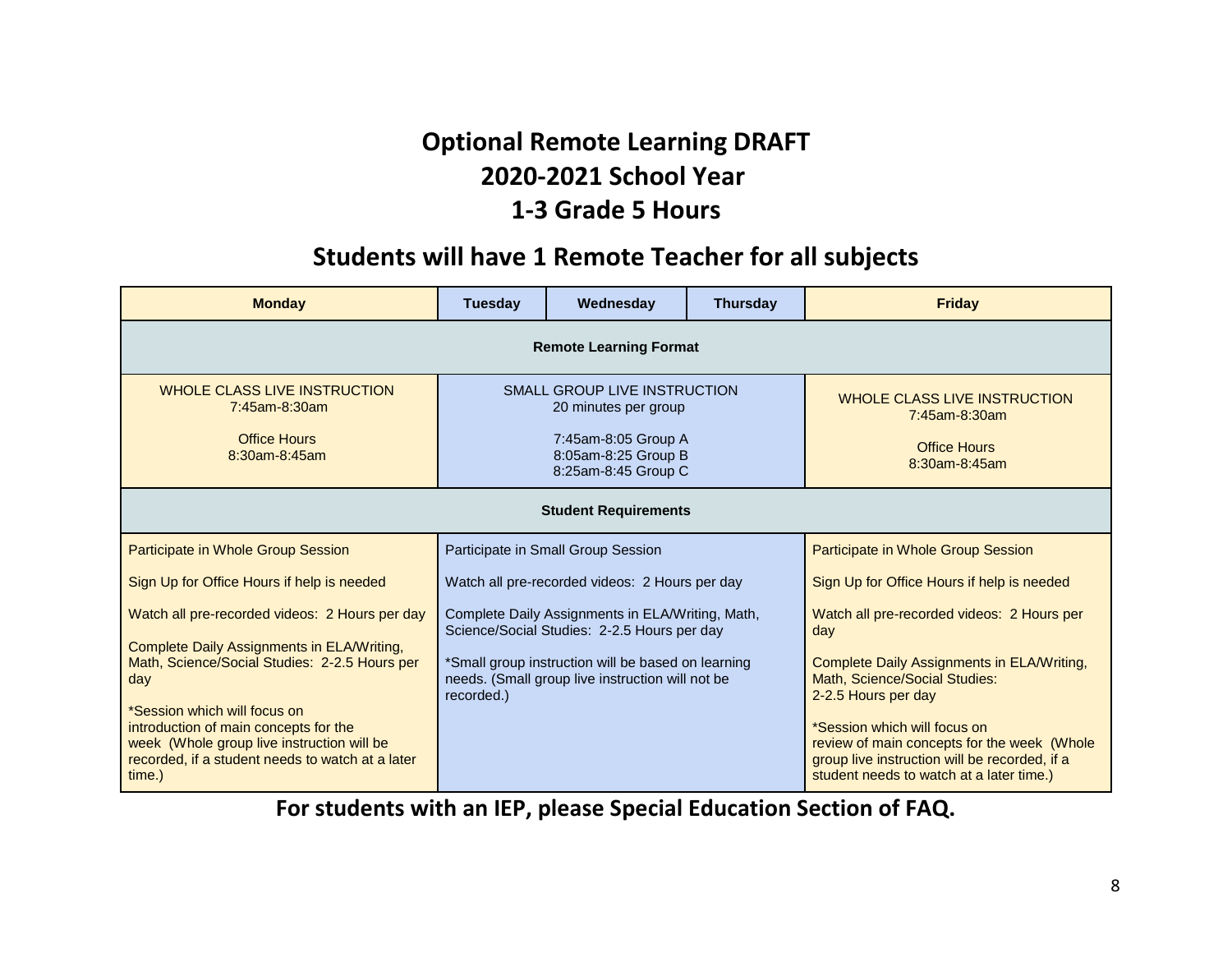### **Optional Remote Learning DRAFT 2020-2021 School Year**

### **4-6 Grade 5 Hours (1 ELA Teacher, 1 Math Teacher, 1 Science/Social Studies)**

| <b>Monday</b>                                                                            | <b>Tuesday</b>                                                                            | Wednesday                                                                                      | <b>Thursday</b>                                                                           | <b>Friday</b>                                                                            |  |  |  |
|------------------------------------------------------------------------------------------|-------------------------------------------------------------------------------------------|------------------------------------------------------------------------------------------------|-------------------------------------------------------------------------------------------|------------------------------------------------------------------------------------------|--|--|--|
| <b>Remote Learning Format</b>                                                            |                                                                                           |                                                                                                |                                                                                           |                                                                                          |  |  |  |
| <b>WHOLE CLASS LIVE</b><br><b>INSTRUCTION FOR EACH</b><br><b>SUBJECT</b>                 | <b>SMALL GROUP</b><br><b>LIVE</b><br><b>INSTRUCTION</b>                                   | <b>SMALL GROUP</b><br><b>LIVE</b><br><b>INSTRUCTION</b>                                        | <b>SMALL GROUP</b><br><b>LIVE</b><br><b>INSTRUCTION</b>                                   | <b>WHOLE CLASS LIVE</b><br><b>INSTRUCTION FOR EACH</b><br><b>SUBJECT</b>                 |  |  |  |
| 2:30-2:50 ELA<br>2:50-3:10 Math<br>3:10-3:30 Science/SS<br>Office Hours (TBD by teacher) | Group A<br>2:30-2:50 ELA<br>2:50-3:10 Math<br>3:10-3:30 Science/<br><b>Social Studies</b> | Group A<br>2:30-2:50 ELA<br>2:50-3:10 Math<br>3:10-3:30 Science/<br><b>Social Studies</b>      | Group A<br>2:30-2:50 ELA<br>2:50-3:10 Math<br>3:10-3:30 Science/<br><b>Social Studies</b> | 2:30-2:50 ELA<br>2:50-3:10 Math<br>3:10-3:30 Science/SS<br>Office Hours (TBD by teacher) |  |  |  |
|                                                                                          | Group B<br>2:30-2:50 Math<br>2:50-3:10 Science/<br><b>Social Studies</b><br>3:10-3:30 ELA | Group B<br>2:30-2:50 Math<br>$2:50-3:10$<br>Science/ Social<br><b>Studies</b><br>3:10-3:30 ELA | Group B<br>2:30-2:50 Math<br>2:50-3:10 Science/<br><b>Social Studies</b><br>3:10-3:30 ELA |                                                                                          |  |  |  |
|                                                                                          | Group C<br>2:30-2:50 Science/<br><b>Social Studies</b><br>2:50-3:10 ELA<br>3:10-3:30 Math | Group C<br>2:30-2:50 Science/<br><b>Social Studies</b><br>2:50-3:10 ELA<br>3:10-3:30 Math      | Group C<br>2:30-2:50 Science/<br><b>Social Studies</b><br>2:50-3:10 ELA<br>3:10-3:30 Math |                                                                                          |  |  |  |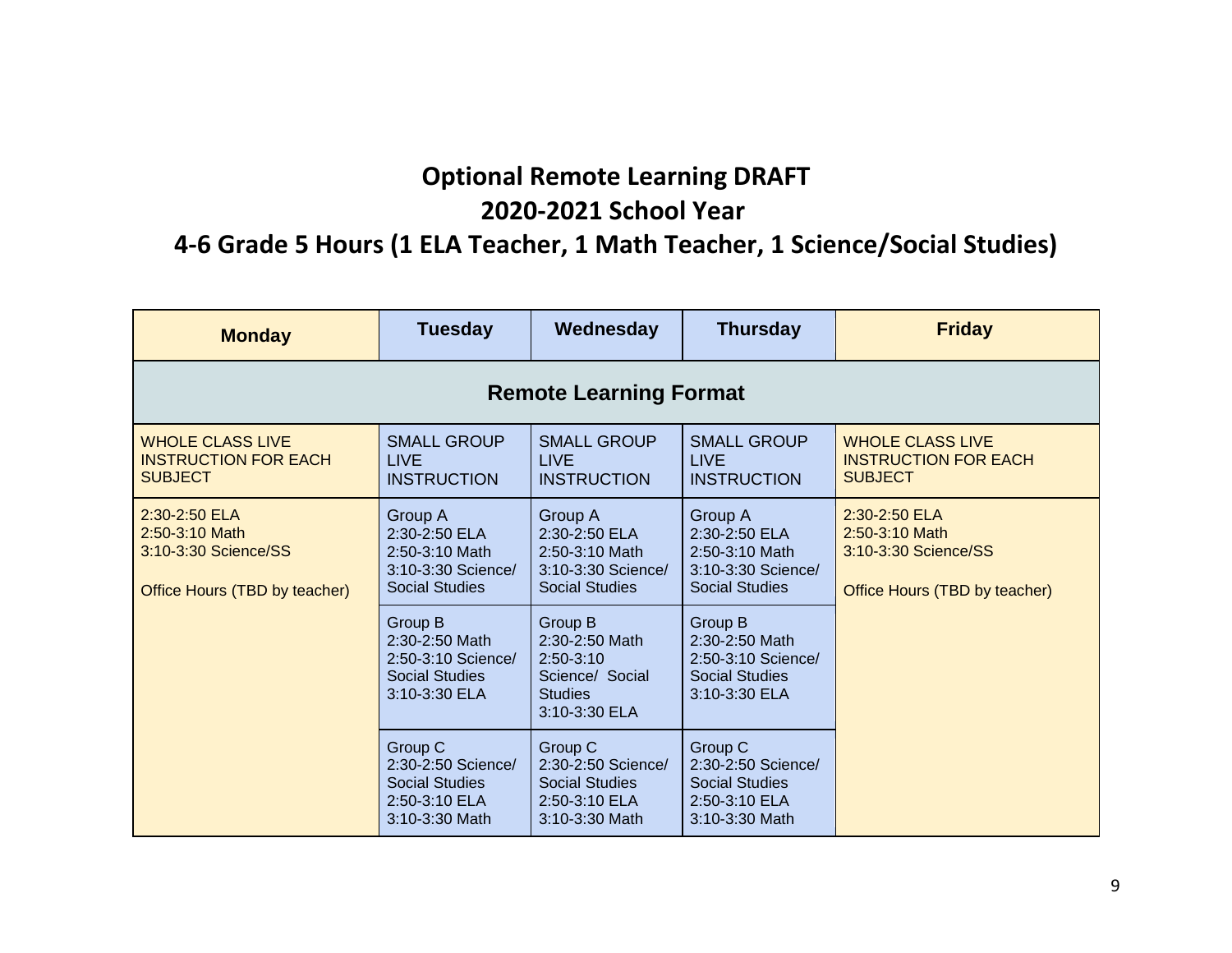| <b>Student Expectations</b>                                                                                                                                                              |                                                                                                                                       |                                                                                                                                                                        |  |  |  |
|------------------------------------------------------------------------------------------------------------------------------------------------------------------------------------------|---------------------------------------------------------------------------------------------------------------------------------------|------------------------------------------------------------------------------------------------------------------------------------------------------------------------|--|--|--|
| Participate in Whole Group<br>Sessions for each subject                                                                                                                                  | Participate in Small Group Session s for each subject based<br>on your assigned group                                                 | Participate in Whole Group<br>Sessions for each subject                                                                                                                |  |  |  |
| Sign Up for Office Hours if help is<br>needed                                                                                                                                            | *Small group instruction will be based on learning needs.<br>(Small group live instruction will not be recorded.)                     | Sign Up for Office Hours if help is<br>needed                                                                                                                          |  |  |  |
| Watch all pre-recorded videos<br>(2 Hours)                                                                                                                                               | Watch all pre-recorded videos (2 Hours)<br>Complete Daily Assignments in ELA/Writing, Math,<br>Science/Social Studies (2 - 2.5 Hours) | Watch all pre-recorded videos (2)<br>Hours)                                                                                                                            |  |  |  |
| <b>Complete Daily Assignments in</b><br>ELA/Writing, Math,<br>Science/Social Studies (2 - 2.5)                                                                                           |                                                                                                                                       | <b>Complete Daily Assignments in</b><br>ELA/Writing, Math, Science/Social<br>Studies $(2 - 2.5$ Hours)                                                                 |  |  |  |
| Hours)<br>*Session will focus on<br>introduction of main concepts for<br>the week (Whole group live<br>instruction will be recorded, if a<br>student needs to watch at a<br>later time.) |                                                                                                                                       | *Session will focus on review of<br>main concepts for the week.<br>(Whole group live instruction will<br>be recorded, if a student needs to<br>watch at a later time.) |  |  |  |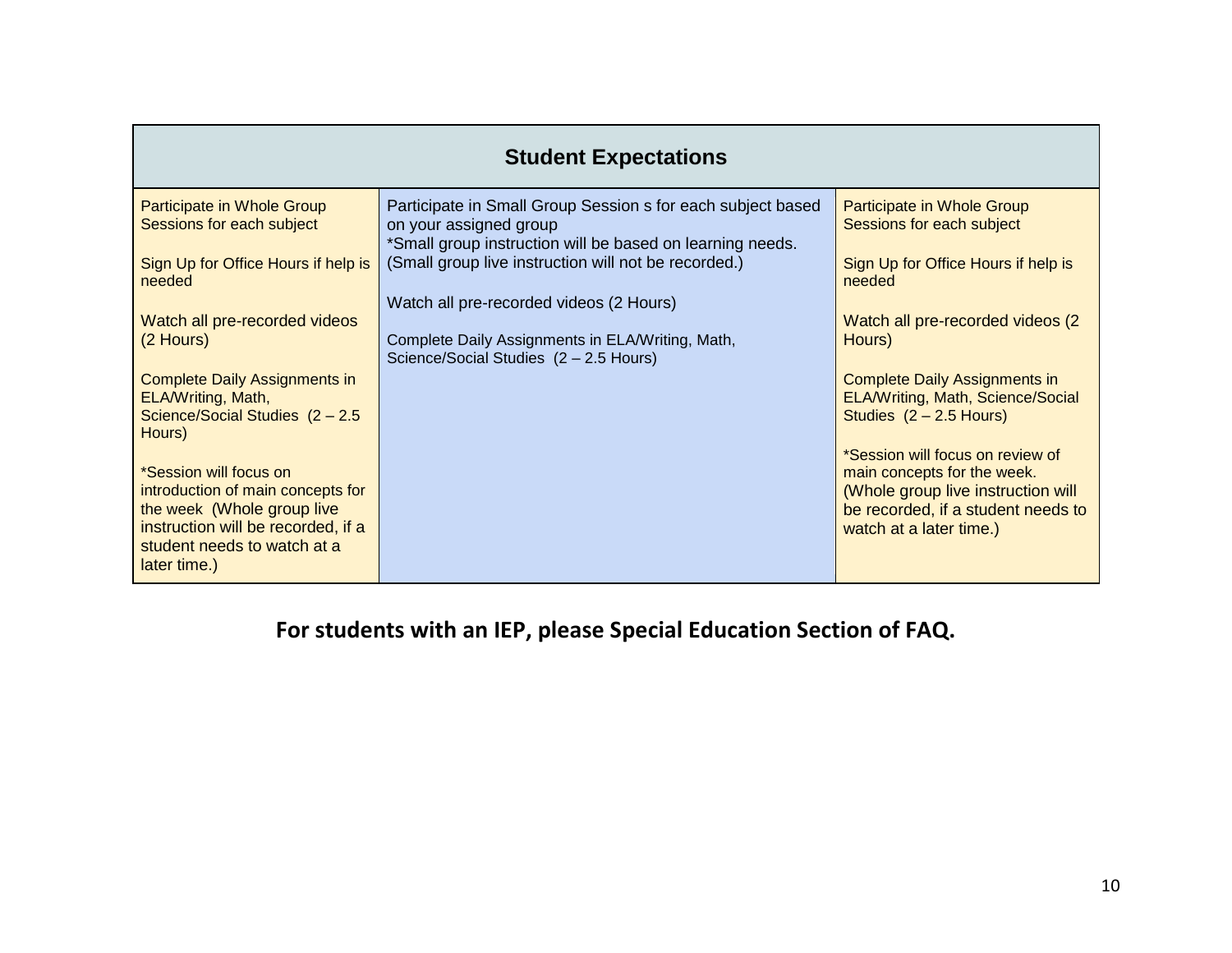# **Optional Remote Learning DRAFT 2020-2021 School Year**

### **7-8 Grade 5 Hours (1 ELA Teacher, 1 Math Teacher, 1 Science, 1 Social Studies)**

| <b>Monday</b>                                                                    | <b>Tuesday</b>                                                                   | Wednesday                                                                               | <b>Thursday</b>                                                                  | <b>Friday</b>                                                                      |  |  |
|----------------------------------------------------------------------------------|----------------------------------------------------------------------------------|-----------------------------------------------------------------------------------------|----------------------------------------------------------------------------------|------------------------------------------------------------------------------------|--|--|
| <b>Remote Learning Format (LIVE Teaching)</b>                                    |                                                                                  |                                                                                         |                                                                                  |                                                                                    |  |  |
| <b>WHOLE CLASS LIVE INSTRUCTION</b><br><b>FOR EACH SUBJECT</b>                   | <b>SMALL GROUPS</b><br>(One 15 minute)<br>session for each<br>subject.)          | <b>SMALL GROUPS (One</b><br>15 minute session for<br>each subject.)                     | <b>SMALL GROUPS</b><br>(One 15 minute)<br>session for each<br>subject.)          | <b>SMALL GROUPS</b><br>(One 15 minute)<br>session for each<br>subject.)            |  |  |
| 3:15-3:30 ELA<br>3:30-3:45 Math<br>3:45-4:00 Science<br>4:00-4:15 Social Studies | Group A<br>3:15-3:30 ELA 3:30-<br>3:45 Math<br>3:45-4:00 Science<br>4:00-4:15 SS | <b>Group A</b><br>3:15-3:30 ELA 3:30-<br>3:45 Math<br>3:45-4:00 Science<br>4:00-4:15 SS | Group A<br>3:15-3:30 ELA 3:30-<br>3:45 Math<br>3:45-4:00 Science<br>4:00-4:15 SS | Group A<br>3:15-3:30 ELA 3:30-<br>$3:45$ Math<br>3:45-4:00 Science<br>4:00-4:15 SS |  |  |
| Office Hours (TBD by teacher)                                                    | Group B<br>3:15-3:30 Math 3:30-<br>3:45 Science<br>3:45-4:00 SS<br>4:00-4:15 ELA | Group B<br>3:15-3:30 Math 3:30-<br>3:45 Science<br>3:45-4:00 SS<br>4:00-4:15 ELA        | Group B<br>3:15-3:30 Math 3:30-<br>3:45 Science<br>3:45-4:00 SS<br>4:00-4:15 ELA | Group B<br>3:15-3:30 Math<br>3:30-3:45 Science<br>3:45-4:00 SS<br>4:00-4:15 ELA    |  |  |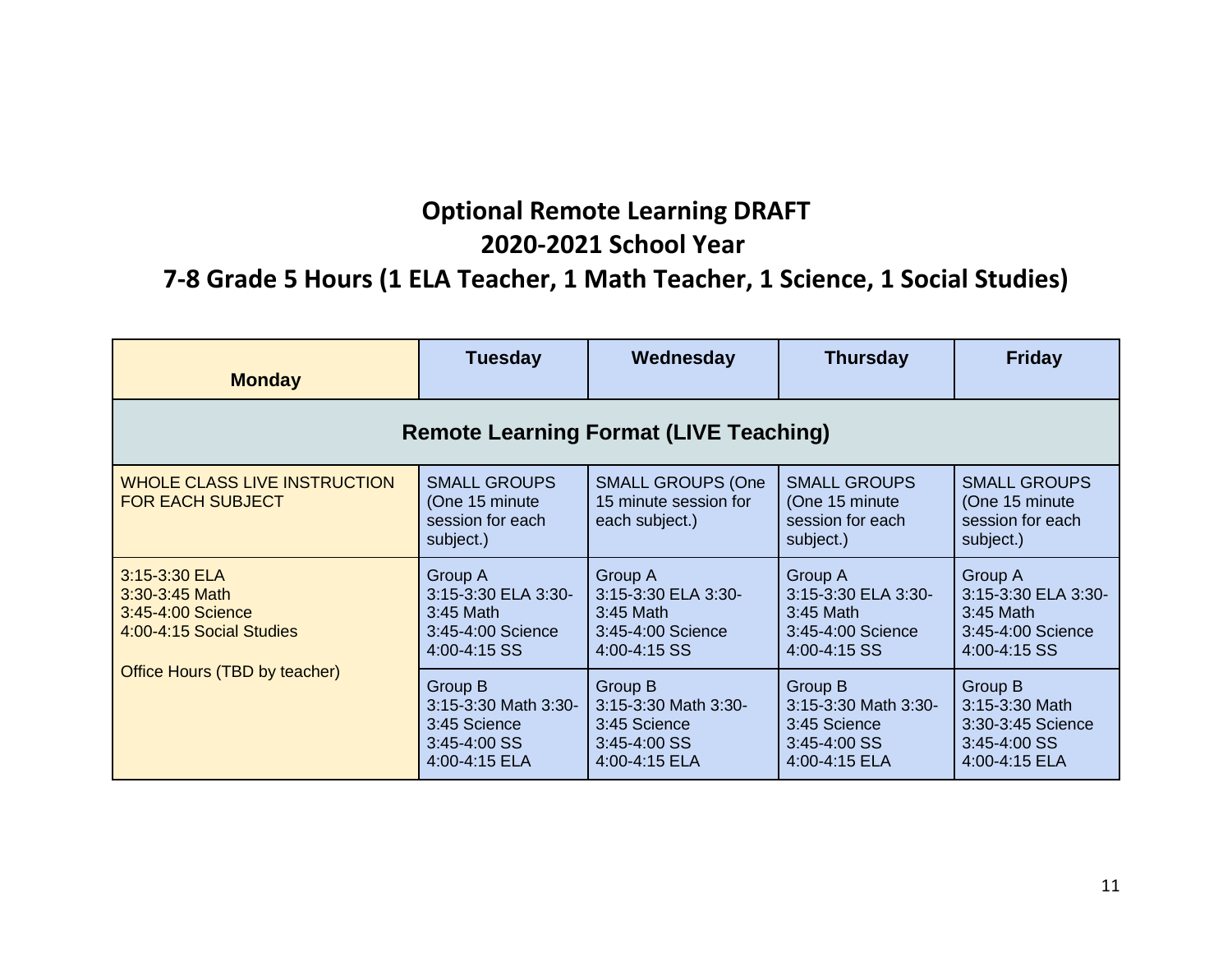|                                                                                                                                                                                   | Group C<br>3:15-3:30 Science<br>3:30-3:45 SS<br>3:45-4:00 ELA<br>4:00-4:15 Math                                   | Group C<br>3:15-3:30 Science 3:30-<br>$3:45$ SS<br>3:45-4:00 ELA<br>4:00-4:15 Math                                           | Group C<br>3:15-3:30 Science<br>3:30-3:45 SS<br>3:45-4:00 ELA<br>4:00-4:15 Math | Group C<br>3:15-3:30 Science<br>3:30-3:45 SS<br>3:45-4:00 ELA<br>4:00-4:15 Math |  |
|-----------------------------------------------------------------------------------------------------------------------------------------------------------------------------------|-------------------------------------------------------------------------------------------------------------------|------------------------------------------------------------------------------------------------------------------------------|---------------------------------------------------------------------------------|---------------------------------------------------------------------------------|--|
|                                                                                                                                                                                   | Group D<br>3:15-3:30 SS<br>3:30-3:45 ELA<br>3:45-4:00 Math<br>4:00-4:15 Science                                   | Group D<br>3:15-3:30 SS<br>3:30-3:45 ELA<br>3:45-4:00 Math<br>4:00-4:15 Science                                              | Group D<br>3:15-3:30 SS<br>3:30-3:45 ELA<br>3:45-4:00 Math<br>4:00-4:15 Science | Group D<br>3:15-3:30 SS<br>3:30-3:45 ELA<br>3:45-4:00 Math<br>4:00-4:15 Science |  |
|                                                                                                                                                                                   | <b>Student Expectations</b>                                                                                       |                                                                                                                              |                                                                                 |                                                                                 |  |
| *Participate in Whole Group Sessions for<br>each subject                                                                                                                          |                                                                                                                   | Participate in Small Group Sessions for each subject based on your assigned group                                            |                                                                                 |                                                                                 |  |
| Sign Up for Office Hours if help is needed<br>Watch all pre-recorded videos                                                                                                       |                                                                                                                   | Watch all pre-recorded videos (2 Hours)<br>Complete Daily Assignments in ELA/Writing, Math, Science/Social Studies (2 Hours) |                                                                                 |                                                                                 |  |
| <b>Complete Daily Assignments in</b><br>ELA/Writing, Math, Science, Social<br><b>Studies</b>                                                                                      | *Small group instruction will be based on learning needs. (Small group live instruction will not<br>be recorded.) |                                                                                                                              |                                                                                 |                                                                                 |  |
| *Session which will focus on<br>introduction of main concepts for the<br>week (Whole group live instruction will<br>be recorded, if a student needs to watch<br>at a later time.) |                                                                                                                   |                                                                                                                              |                                                                                 |                                                                                 |  |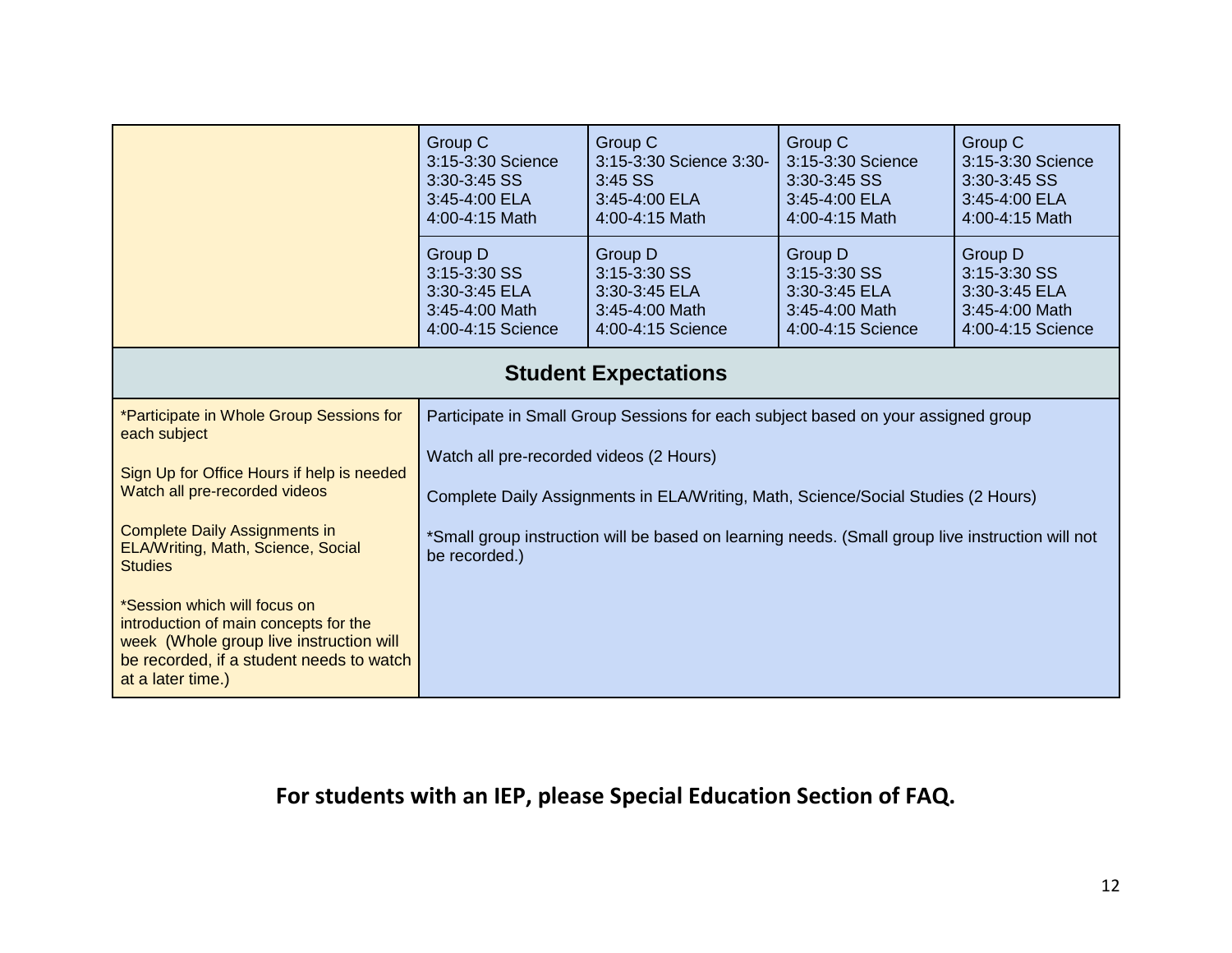#### **NLSD RETURN-TO-LEARN PARENT FAQ SPECIAL EDUCATION SECTION PUBLISHED JULY 23, 2020**

| <b>SPECIAL EDUCATION QUESTION</b>                                                                                                                                      | <b>RESPONSE</b>                                                                                                                                                                                                                                                                                                                                                                                                                                                                                                                                                                                                                                                                      |
|------------------------------------------------------------------------------------------------------------------------------------------------------------------------|--------------------------------------------------------------------------------------------------------------------------------------------------------------------------------------------------------------------------------------------------------------------------------------------------------------------------------------------------------------------------------------------------------------------------------------------------------------------------------------------------------------------------------------------------------------------------------------------------------------------------------------------------------------------------------------|
| How will instances of non-compliance with mask wearing be<br>addressed?                                                                                                | Use of typical behavioral interventions and discipline procedures. Staff that need to intervene will need to be in<br>required PPE.                                                                                                                                                                                                                                                                                                                                                                                                                                                                                                                                                  |
| Is there a remote learning option for Project BEGIN?                                                                                                                   | No, students without special education services will not receive remote learning. Students will be offered a<br>placement in a project begin class for the 2021-2022 school year if they are still preschool aged.                                                                                                                                                                                                                                                                                                                                                                                                                                                                   |
| My child has an IEP and I am choosing the remote learning option<br>due to safety concerns. How will my child receive their special<br>education services?             | The student's IEP team will meet when staff return in August. During this meeting, the team will review the<br>student's needs, goals/objectives, and services and will develop a remote learning plan. Each remote learning<br>plan will be individualized based on the student's needs.<br>The methods that may be considered for delivery of remote learning will include a combination of live sessions,<br>pre-recorded lessons, and assigned activities. Students who attend general education core classes when in-<br>person (English/Language Arts, Math, Science, and Social Studies) will be given access to the general education<br>remote learning for those subjects. |
| If my child qualifies for homebound instruction, how will that<br>instruction be delivered?                                                                            | If the student receives special education services, the IEP team will meet to review the physician's<br>recommendations and consider the needs for homebound instruction. The nature, extent, and service delivery<br>model will be determined by the child's IEP team after consideration of the physician's recommendations and<br>the current health and safety guidance provided by the state.<br>If the student does not receive special education services, the student will receive their instruction through the<br>district's remote learning plan as described in the previous pages of this FAQ.                                                                          |
| How will my child receive OT and PT if those services require direct<br>physical contact with that staff member?                                                       | When physical contact is required due to the nature of the services and the student's need, staff will be<br>provided with appropriate PPE (e.g. gowns, face masks, gloves) which will be used in conjunction with<br>appropriate hand washing and cleaning procedures.                                                                                                                                                                                                                                                                                                                                                                                                              |
| I am choosing to disenroll from the school district and homeschool<br>my child, however they have an IEP? What happens to my child's<br>IEP if I choose to homeschool? | The school team would meet to develop an Individual Service Plan (ISP). This service plan is maintained and<br>updated on an annual basis (at a minimum) while the parent chooses to homeschool. Goals/objectives are<br>continued and consultative services are provided. If eligible, direct services for speech and language and<br>occupational therapy are provided within the public school setting.                                                                                                                                                                                                                                                                           |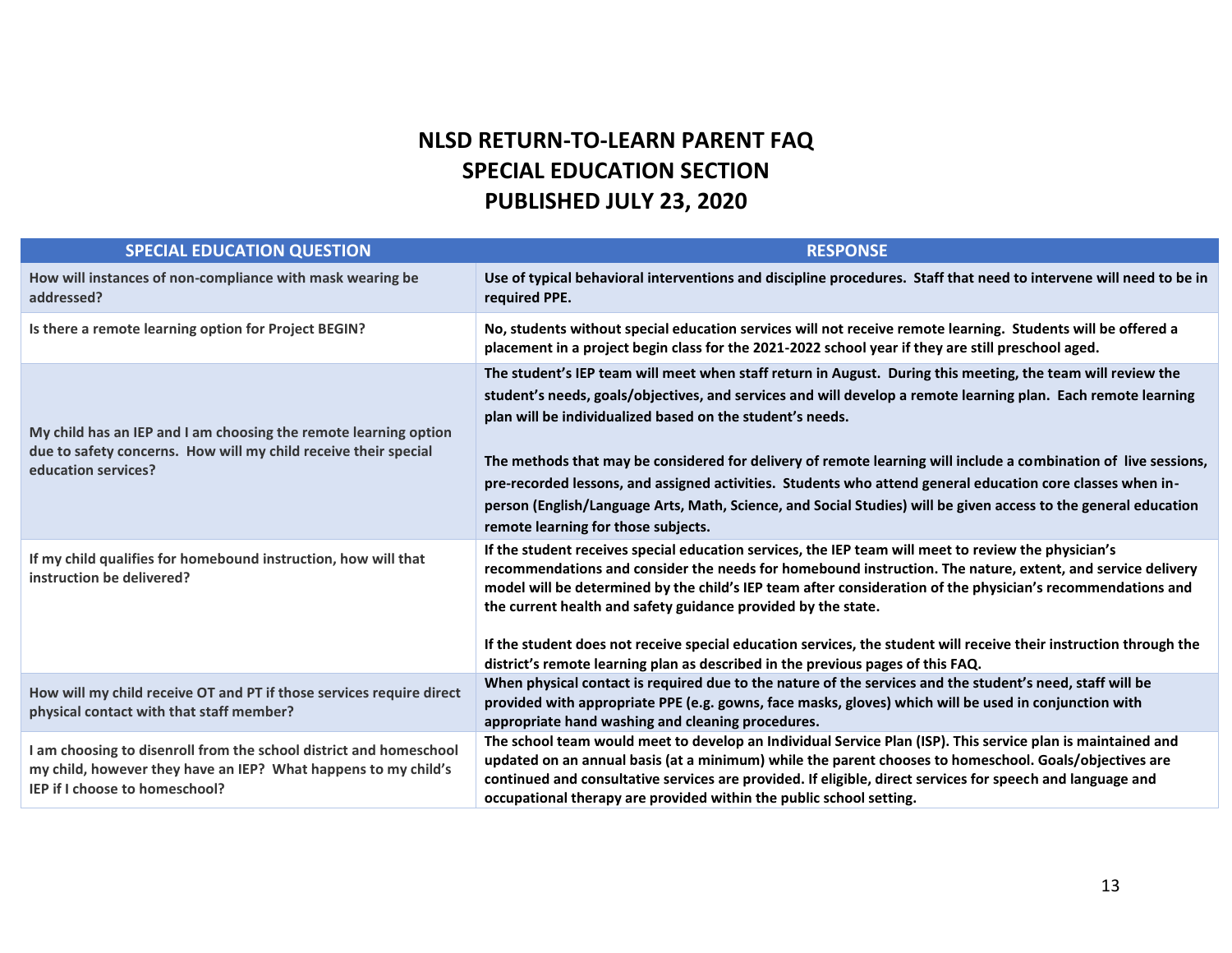| My child has a medical condition and has an IEP for speech. Can he | Families will need to choose between the in-person or the remote learning option. If the family chooses the |
|--------------------------------------------------------------------|-------------------------------------------------------------------------------------------------------------|
| do In-Person a couple days a week and remote on the other days?    | remote learning option, the IEP team will meet to develop a remote learning plan which will outline how the |
| If not, will he receive speech virtually?                          | student would receive their speech services.                                                                |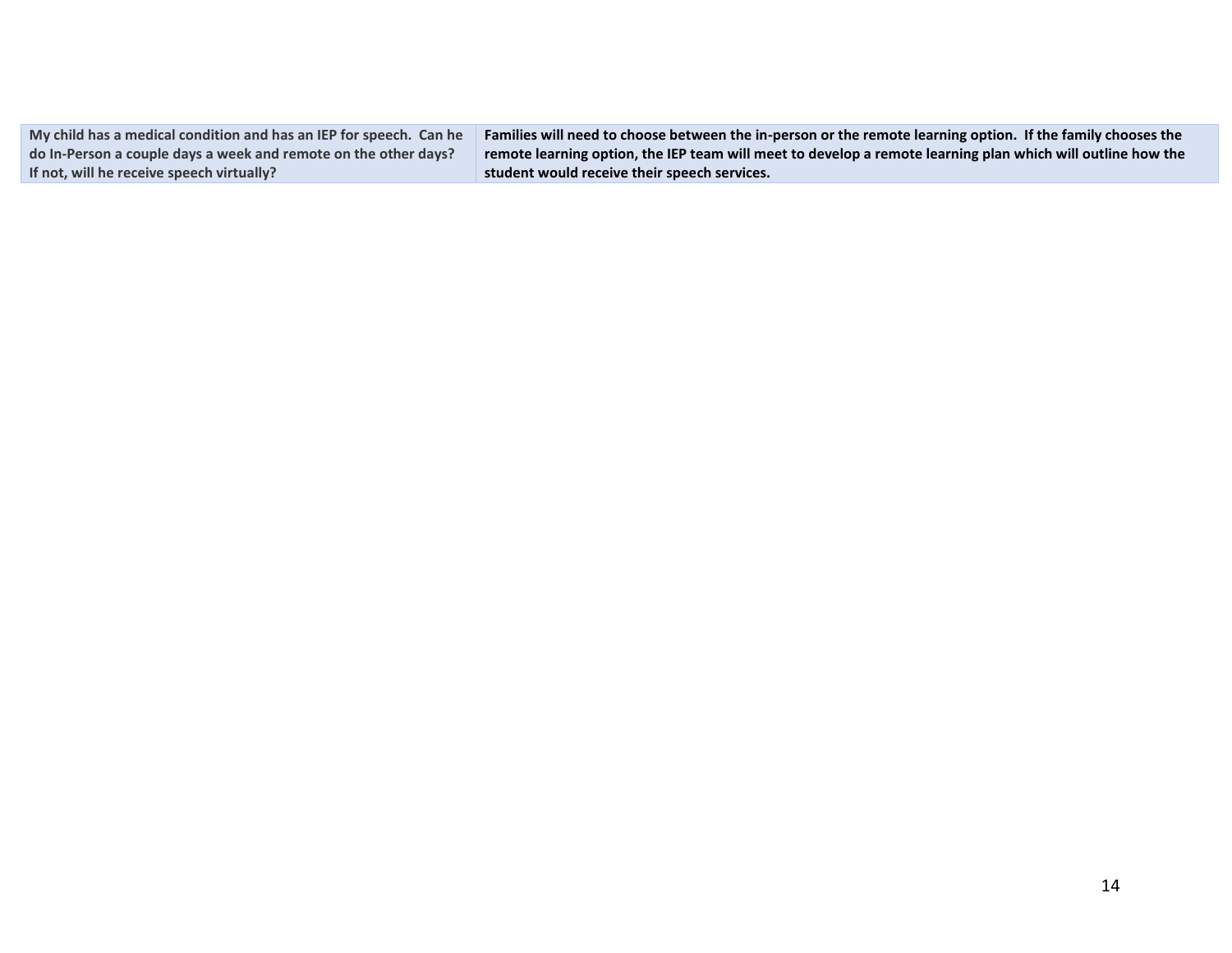#### **NLSD RETURN-TO-LEARN PARENT FAQ HEALTH AND SAFETY SECTION PUBLISHED JULY 23, 2020**

| <b>SPECIAL EDUCATION QUESTION</b>                                                                                                                                                                              | <b>RESPONSE</b>                                                                                                                                                                                                                                         |
|----------------------------------------------------------------------------------------------------------------------------------------------------------------------------------------------------------------|---------------------------------------------------------------------------------------------------------------------------------------------------------------------------------------------------------------------------------------------------------|
| Are you guaranteeing safety from COVID if my child returns for In-<br><b>Person Learning?</b>                                                                                                                  | Although our staff will follow mandated health and safety regulations, we cannot guarantee safety from your<br>child contracting COVID.                                                                                                                 |
| How often are hand washing breaks given?                                                                                                                                                                       | Hand sanitizer will be provided to all and hand washing will be continuous throughout the day.                                                                                                                                                          |
| What are the cleaning/disinfecting procedures for COVD?                                                                                                                                                        | The District is looking into a service that can provide cleaning and disinfecting throughout the day. Once the<br>decision is made, the protocols will be published.                                                                                    |
| Are vaccinations still required and will it be enforced?                                                                                                                                                       | <b>Yes</b>                                                                                                                                                                                                                                              |
| How are you guaranteeing teachers and staff have timely access to<br>Covid-19 testing?                                                                                                                         | The school district does not control the public or private health system in any way.                                                                                                                                                                    |
| How will students with medical notes for not wearing a mask be<br>separated from other students?                                                                                                               | Every effort will be made to encourage those students to choose the remote option. If that is not possible,<br>every effort will be made for that child to be distanced 6 feet from class at all times along with offering the use<br>of a face shield. |
| Will extra nurses be in school to support students?                                                                                                                                                            | We have a nurse at every location.                                                                                                                                                                                                                      |
| Under what circumstances will a child be sent home from school<br>due to potential Covid symptoms?                                                                                                             | If a child shows any sign of symptoms they will be sent home.                                                                                                                                                                                           |
| If a teacher becomes ill with Covid does their entire class have to<br>quarantine and then do remote learning?                                                                                                 | Yes, as of right now, it is for 14 days. Guidance could change.                                                                                                                                                                                         |
| Would non mask wearers be required to wear a face shield instead<br>of a mask (not as good in terms of protecting others, but certainly<br>better than nothing). Can this stipulation be included in the plan? | We will suggest face shields to be worn. Every effort will be made to encourage those students to choose the<br>remote option. If that is not possible, every effort will be made for that child to be distanced 6 feet from class<br>at all times.     |